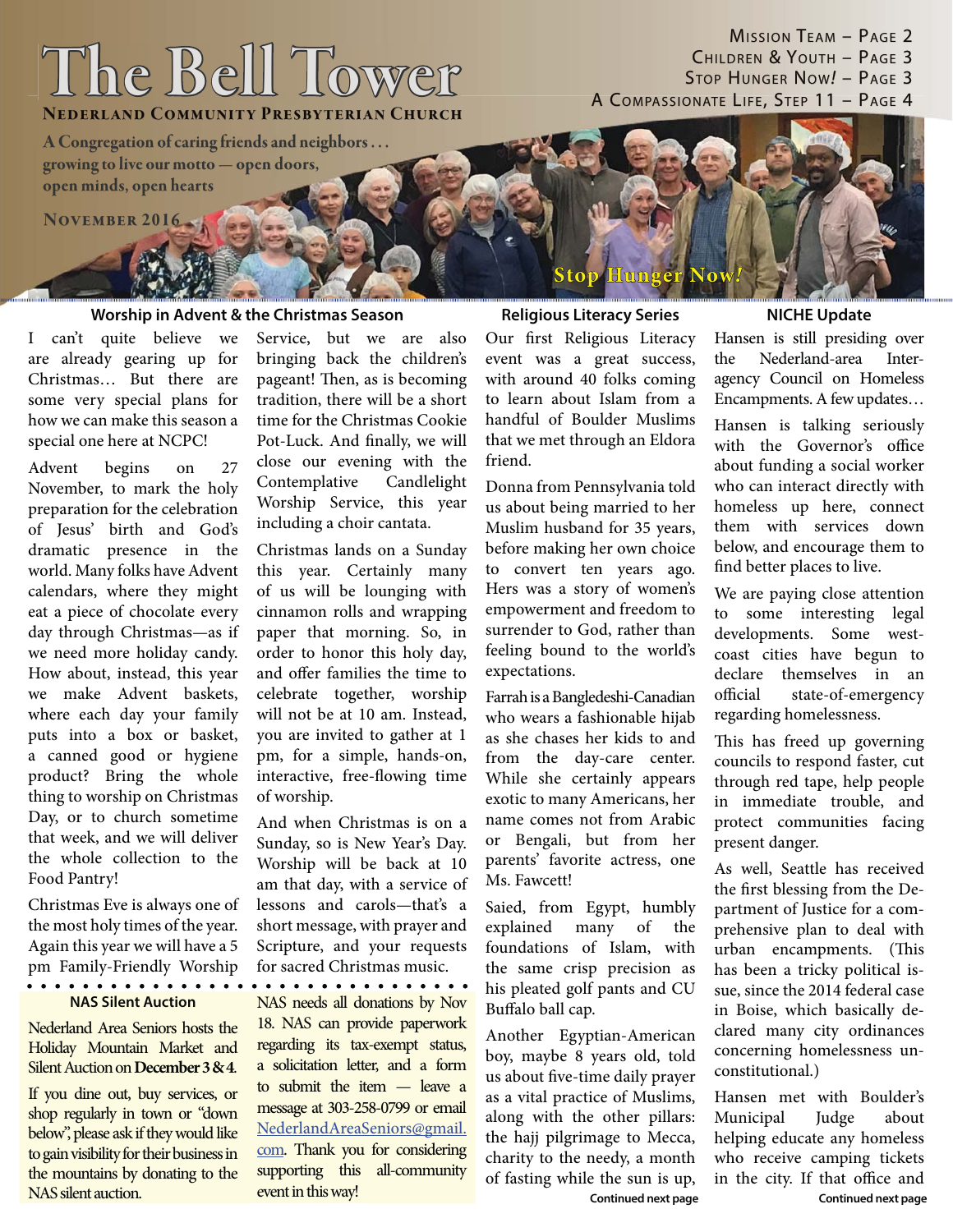and the declaration that there is one God. Hadi is Indian, and understands why Americans are so interested in Islam, angry at ISIS, and uncertain about the Koran. So he gave Hansen a study Koran, not simply an English translation, but an intertextual scholarly commentary. Some folks brought pita, hummus, and samosas. Others answered more questions about sharia law, angels/djinni, Jesus' and Mary's role in Islam, and much more.

The next Religious Literacy event will be 6 November, where Leaf Running Rabbit will teach us about Native American Spirituality. He has a great trunk of artifacts and ritualistic items, such as sage sticks, an eagle's talon, and sacred drum. We'll learn what it looks like for religion and respect for the earth to hang so closely together. Come with questions about Standing Rock, totem poles, Great Spirit, Black Elk, or whatever. (And Hansen asks that you be prepared to practice a frozen rain dance!)

Atashnaa Medicine Shield will make a great lunch based on some native diets (squash, bean, corn, jerky, nuts & berries), and she will help us to understand the diverse beliefs and traditions across the peoples of this continent. All are welcome to stick around after worship, 11:45-1:15, and of course, invite your friends!

Future Religious Literacy events:

December 11 – Judaism January 22 – Buddhism February 12 – Hinduism March 19 – Wicca April ? – Taoism and other Eastern faiths May 7 & 14 – Mormon and Christianity

## **November Birthdays**

| <b>Charlene Morrison</b> | 24 | <b>Floy Walberg</b>  |
|--------------------------|----|----------------------|
| <b>Debbie Stevens</b>    | 25 | <b>Dan Harrison</b>  |
| <b>Dave Blanchard</b>    | 25 | <b>Janice Rundle</b> |
| Hayden Hardt-Zeman       | 26 | <b>Eleanor Busch</b> |
| <b>Russ Peterson</b>     | 27 | <b>Pat Ennor</b>     |
| Kathleen Henningsen      | 30 | <b>Charlie Allen</b> |
| Cinda Kochen             | 30 | <b>Mark Haynes</b>   |
|                          |    |                      |

**November Anniversary** 23rd Bob & Cinda Kochen

### **NICHE Update from page 1**

Religious Literacy from page 1<br>and the declaration that there is one God. the Homeless Outreach Team (Boulder **MISSION** Police) can send people to shelters and agencies, they won't need to share information about free, legal camping at West Magnolia, where folks in need cannot easily receive the help they need.

> NICHE is meeting in November to talk further about how to discourage homeless and home-free folks from coming here to camp (emphasizing weather reports at the Shelter, discouraging hitchhiking up here), how to better connect with and educate the ones who do come here (camping flyers, better signs, more police presence in the campsites), and how to protect the town from homeless who do not know how to camp safely (fixing broken fire rings, placing water in campsites).

> We will also discuss the many proposals going around, about what to do with West Magnolia.

> Hansen is also talking with a variety of national agencies and experts about funding a study that analyzes why the homeless are moving out of cities and into forests, what problems they face, what problems small communities like ours face, what strategies seem to work, and how we could implement local and broad solutions here and across the nation.

## In Our Prayers

Judy Anderson; Doug Armitage; Willi & John Brocklehurst; Rich Deubel; Crystal Epperson; Don Henningsen; Doris Hobaugh; Robert Manes; Shelley Millican; Miles Pancoast and family; Torin Perret and family; Russ Peterson; Rhonda Skeie; Mike Smith; Jim Stevens; Vince Such; Lorena Yolo; For those serving in the military.



## **Mission Team** *– Dennis Whalen*

The Food Pantry is formalizing it's joint efforts with the Clothing Closet to help make it clear that we're working together to serve the needs of the Nederland Community.

The Food Pantry is working less formally with Canyon Cares to help individuals and families with short term financial needs. For example, most recently Canyon Cares was able to help a family (3 kids) who is homeless get needed car repairs so that the parents could continue working at their jobs.

Currently no larger agency provides help with needed car repairs and, in our mountain environment, the lack of transportation can easily result in the loss of employment and cause homelessness.

The Food Pantry has completed a survey of its clients asking what percentage of their household income is dedicated to housing. The average is 60-90%. Based on these results, and other related information, the Food Pantry has changed it's policy and is now allowing local clients to come to the Food Pantry more than once a month. Those in need will, hopefully, not have to choose between a home and food.

The Food Pantry is still awaiting final 'blessing' from Colorado Gives so we can be a choice for donations via that option. In addition applications are being completed to receive some funding support for the 25% of the Food Pantry's and Clothing Closet's clients that come from Gilpin County.

Working through the Housing and Human Services Task Force, we expect to have a full compliment of Boulder County agencies and the Emergency Family Assistance Association available to provide counseling and access to available services for those with needs on the first and last Thursday of every month from 10:00 am until noon. This will be the same time that the Food Pantry and Clothing Closet are open, thus making it convenient for our clients.

The Heath and Human Services fair that will include Thanksgiving baskets provided by the Emergency Family Assistance Associations is on Nov 12, and Holidays Boxes, toys and clothing will be provided by the Food Pantry and Clothing Closet on December 10.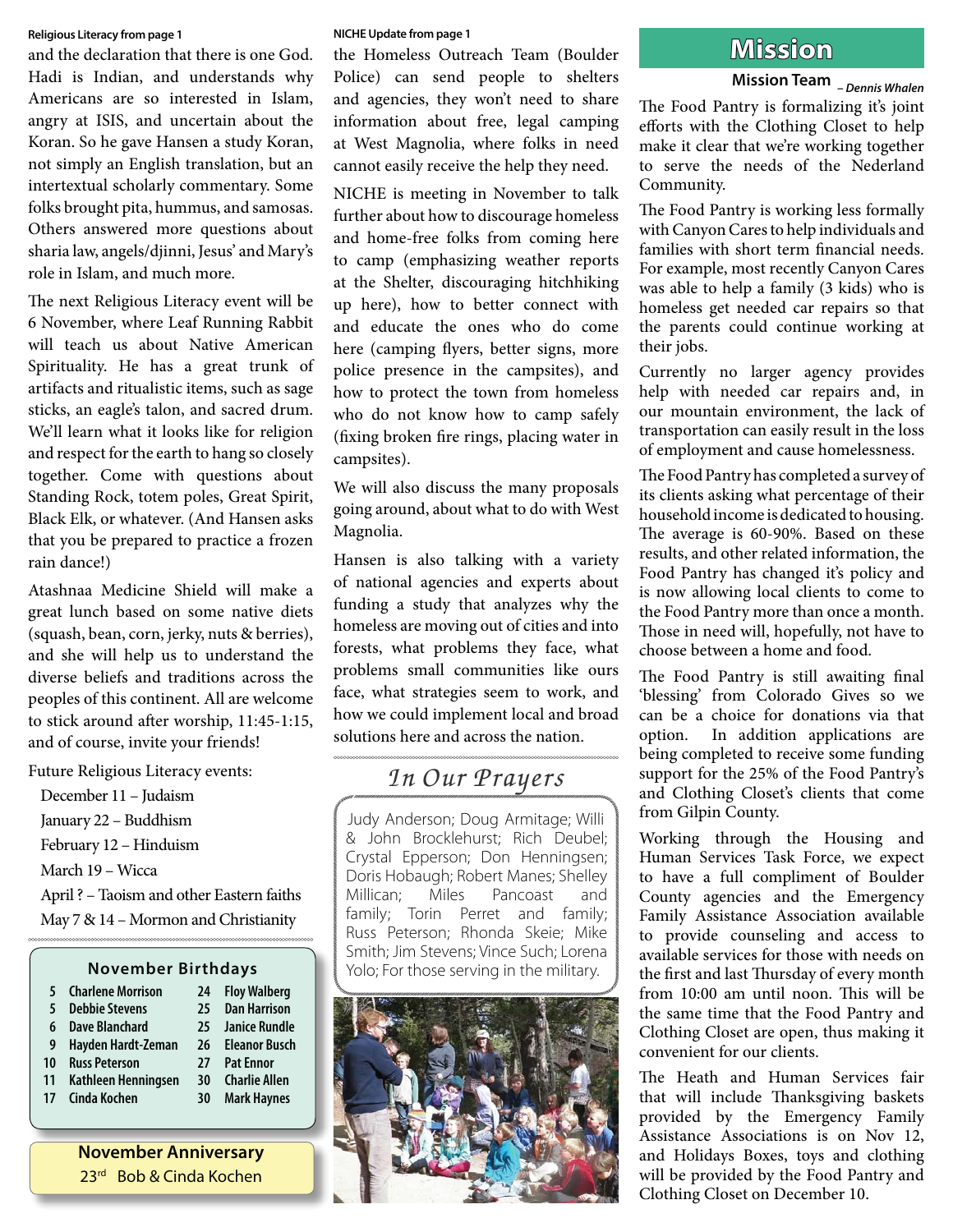## **Mission**

## **Stop Hunger Now!**

More than 50 people from the Nederland area came to the Teen Center in October, to help pack meals for hungry children. About half the folks were from the church, along with friends from Girl Scouts, Lions Club, and the Food Pantry.

In about two hours, we finished packing exactly 11,016 meals!

Little ones were running baskets around, absolutely excited about being able to play a vital role in this mission event. Older ones were stretching between smiles and laughter. Strong backs were emptying huge bags of rice, soy, and dried veg, alongside small bags of vitamin packets. And once the meals were packed, weighed, and sealed, our most organized folks were filling boxes to ship.

A couple weeks later we learned that Stop Hunger Now has shipped our meals! Our efforts were added to a shipment of 285,000 meals heading to El Salvador.<br>They will be sourced through Convoy of Hope (which works to feed children, build community, assist with disasters, support agriculture, and empower women) and Latin American Child Care ("providing hope and a bright future for children living in poverty").

Particularly, this shipment is designated to assist a district of 6000 school children, providing lunch to them all for more than 9 weeks! As well, Convoy will also be working in the same communities, with some 4000 adults, to provide cleaner

water and agricultural opportunities.<br>Thank you all for your support of this project to bring Nederland together, in service to the world.

And remember, at only 35 cents a meal, a little change can make a lot of difference. It's never too early to get ready for 17,000 meals in 2017!











## **Stewardship tewardship**

## **Online Giving**

Sure, there is an offering plate every Sunday. But if you can't come to worship, or don't carry cash, now you can also give to NCPC on-line!

Try it out at www.nederlandcpc.org, with the obvious "Give Now" button.

We want to make it as easy as possible for you to support the great things God is doing in this community!

## **Children and Youth hildren**

A place for news, reports and updates on our church youth AND a place for our youth to let folks know what's happening, what's needed, your concerns. Let your *VOICE* be heard*!!* 

## **Children's Ministry**

Kids Pre-K-5th grade join us Sunday mornings at 9:00 for Sunday School fun!

**(No Sunday school November 20 or 27 - we are traveling for Thanksgiving)**

Calling all kids for our Christmas play on Christmas Eve! Practice in December in Sunday School and Childcare. Come to one practice or to all - there's a part for everyone.

Please let Aimee, Nancy, or Sara know if your child can join us.



## **Youth Group**

Young folks are going to the Terror in the Corn, Fall Festival, and Corn Maze on 30 October! Meet at the church at 5 pm, and we'll pick up with the St Andrew Presbyterian youth! Wear warm enough clothes.<br>Then, youth are invited to the annual

Christmas tree selection and decoration, on 27 November. We'll leave just after church, return with a perfect tree, sip some cocoa, and make the whole sanctuary festive. Again, warm clothes!